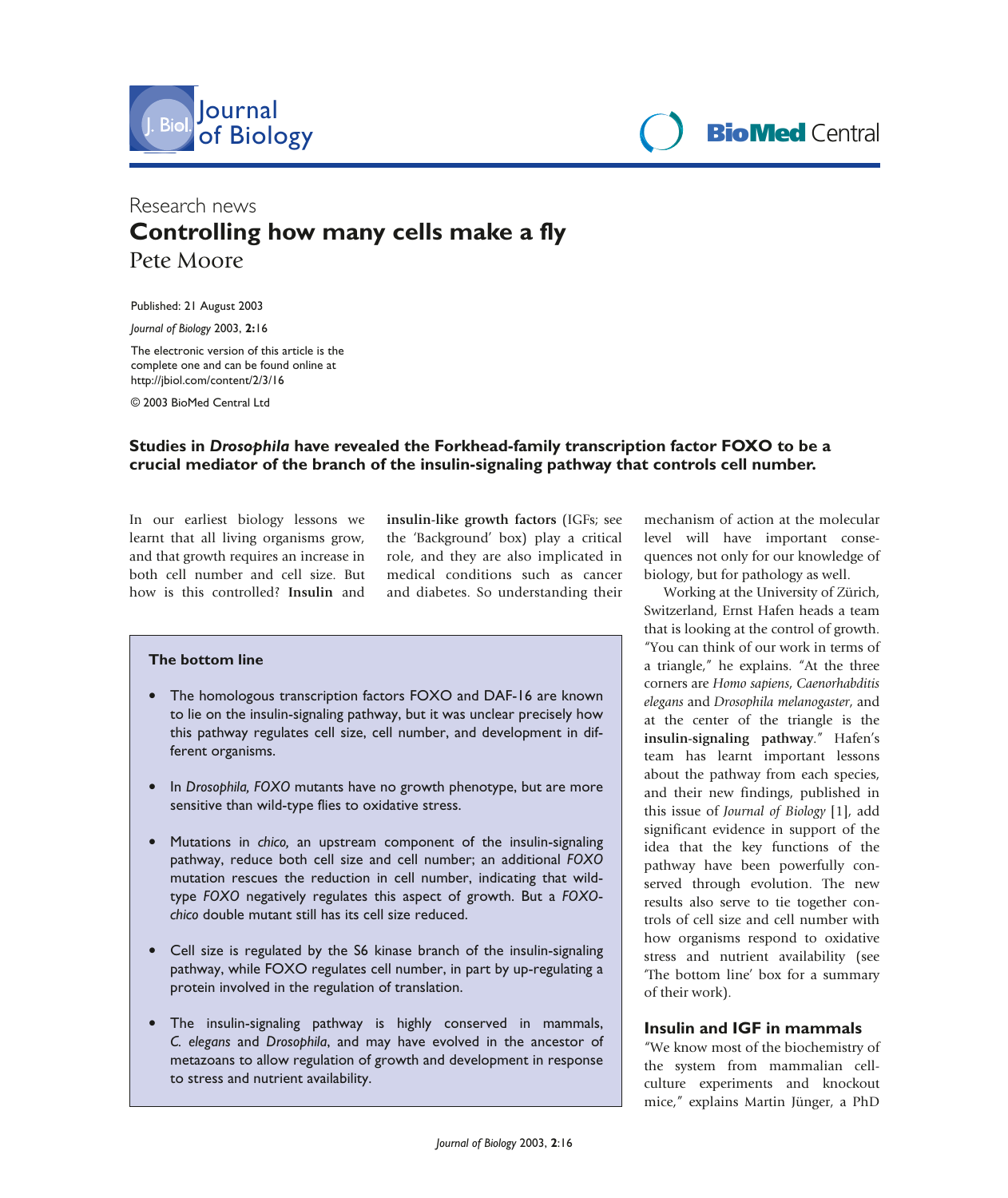## **Background**

- **•** Both **insulin**, first identified for its role in energy metabolism, and **insulin-like growth factors** (IGFs) signal through the **insulin receptor**, a transmembrane protein kinase that initiates a signaling cascade that includes transcriptional regulation by **FOXO**, a member of the **Forkhead** family of **transcription factors**.
- **•** The **insulin-signaling pathway** has roles in growth and development in many animal species, and is implicated in the control of lifespan, initially from studies of the genes controlling the formation of the developmentally arrested, stress-resistant **dauer** form in *C. elegans*.
- **• Protein kinase B** (PKB, also known as AKT) phosphorylates FOXO and turns off its transcriptional activity. PKB also regulates growth through a pathway independent of FOXO but including the **S6 kinase**.

student in Hafen's lab. Decades of experiments have shown that insulin regulates energy metabolism, and more recent results show that it plays a key role in embryonic [2] and postembryonic [3] growth, as well as the determination of lifespan [4].

Studies in mammalian cells have also shown that insulin negatively regulates FOXO (**Forkhead** box, subclass O) **transcription factors**, which in turn arrest the cell cycle and, in some types of cell, induce cell death. FOXO transcription factors therefore have a negative influence on growth, and their function is turned off by the insulin effector **protein kinase B** (PKB, which is also known as AKT [5]).

#### **The worm and its dauer stage**

The link between insulin and FOXO proteins initially came from experiments in *C. elegans*, where insulin signals to the FOXO equivalent, DAF-16 (see Table 1 for the names of corresponding proteins in the different species discussed in this article). In worms, the effect of modulating the insulin-signaling pathway is quite unique: rather than affecting size, it induces a change in the nematode's developmental program. Adverse conditions, such as starvation, decrease signaling activity within the pathway, which in turn drives the worms into the developmentally arrested '**dauer** stage' (DAF denotes 'dauer formation'). Dauer larvae alter their metabolism, stockpile fat and can survive in this state for at least four to eight times longer than the normal two-week lifespan of *C. elegans*.

The evidence that dauer formation is dependent on the transcription factor DAF-16 comes from genetic experiments showing that if the insulin-signaling pathway is mutated, *C. elegans* enters the dauer stage. But in a double mutant in which DAF-16 is also disabled, the worms develop as normal. The clear implication is that in normal animals the insulin pathway has its effects on dauer formation via negative regulation of DAF-16. "But the link to growth [in worms] is not clear," says Hafen. "Because this strange worm is built by a precisely fixed number of cells, there is no relation between body size and insulin signaling." This apparent difference in action threw into question the idea that the insulin pathway has a conserved role in worms and mammals.

## *Drosophila* **and growth**

Into this arena of confusion comes *Drosophila*. The clearest indication of the way that insulin signaling affects this species comes from the so-called *chico* mutant. Wild-type Chico protein functions in the insulin-signaling pathway, and flies lacking it are small with delayed development. In many ways this is similar to the situation in mammals, where mutations in the insulin/IGF pathway affect growth and body size. The flies have fewer cells, and the cells they do have are smaller in size. "This [growth] reduction is something that was never seen in *C. elegans*," says Hafen. "So, before our recent work, the best concept was that the initial pathway was the same in all species, but the readout was different," leading to growth in mammals but preventing dauer formation in *C. elegans.*

## **Sorting out size and number**

The insulin-signaling pathway is normally triggered by insulin binding to the **insulin receptor**, which then phosphorylates Chico, an intracellular adapter protein (see Figure 1). Chico then recruits the phosphatidylinositol (PI) 3-kinase, which in turn phosphorylates

#### **Table 1**

#### **Terms for equivalent proteins in different species**

|                                                                             | Human                             | C. elegans                | Drosophila               |
|-----------------------------------------------------------------------------|-----------------------------------|---------------------------|--------------------------|
| Forkhead transcription factors                                              | Three different<br>hFOXO proteins | DAF-16                    | dFOXO                    |
| Insulin effector kinases.<br>containing pleckstrin<br>homology (PH) domains | PDK1 and<br>PKB/AKT 1-3           | PDKI, Akt -I<br>and Akt-2 | dPDK1 and<br>dPKB/dAktfs |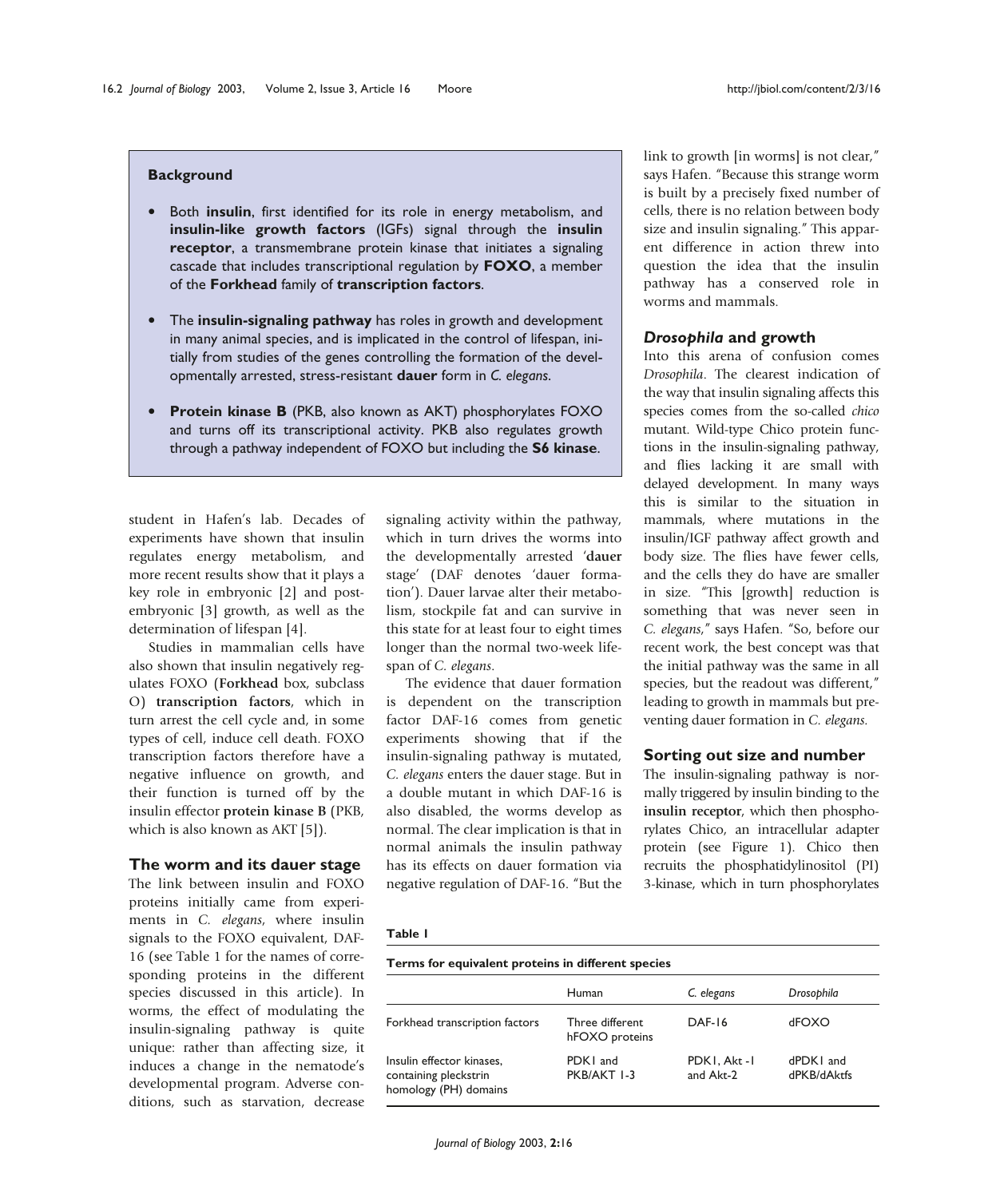

**Figure 1** The key molecules of the insulin-signaling pathway, as discussed in the text.

the membrane-bound phospholipid phosphatidylinositol (4,5)-bisphosphate  $(PIP_2)$  to phosphatidylinositol  $(3,4,5)$ -trisphosphate (PIP<sub>3</sub>). Hafen explains that the next key event is that PIP<sub>3</sub> causes kinases like PDK1 and PKB, which contain plekstrin-homology (PH) domains, to be translocated from the cytoplasm to the membrane.

Now, Jünger, Hafen and colleagues have looked at what happens in *Drosophila* downstream of PKB [1] (see the 'Behind the scenes' box for more discussion of the background to the work). From work in mammalian cells, they knew that PKB phosphorylates transcription factors of the FOXO family, causing them to leave the nucleus and become trapped in the cytoplasm where they cannot stimulate the initiation of transcription of target genes. "In *C. elegans*, we know that this [part of the pathway] influences development, not size, so the question for us was if size was mediated through DAF-16 in flies."

One part of the answer to this question - dealing with the size of each cell - came from a paper previously published in *Science* [6]. This showed that cell size is controlled in *Drosophila* by the **S6 kinase** (dS6K), an enzyme that apparently acts downstream of dPDK1 and dPKB and is named for its effects on ribosomal protein S6. Mutating *dS6K* produces small flies that have the same number of cells as in the wild type but whose cells are small. The answer to the cell number question came from the paper by Jünger *et al.* [1], which initially set out to characterize the fly DAF-16 homolog and to assess both whether and how it fitted into the fly insulin-signaling pathway and also its growth-modulating capabilities.

When the Zürich team produced *dFOXO* mutants they were initially surprised. The flies were viable and normal-sized; there was no apparent phenotype, other than that the flies were more susceptible to oxidative stress than were their wild-type cousins. Jünger and colleagues had anticipated that removing the presumed negative influence would cause the flies to grow bigger. At first, they questioned whether they really had mutated *dFOXO*, but the genetic and molecular evidence was compelling.

As a next step, Jünger started to test the mutants in a genetic background in which other aspects of the insulin pathway were compromised. In this case, a normal fly would produce fewer, smaller cells. But take dFOXO away and the flies have small cells, but almost the normal number. "The reduced cell number [in insulinpathway mutants] is rescued by the absence of the transcription factor, because [wild-type] dFOXO has a negative influence," he explains.

Jünger went on to show that dFOXO operates in part by up-regulating the gene for a binding protein called d4E-BP. With larger quantities of this binding protein produced, the translation-initiation factor eIF4E is effectively removed from the translation machinery, in turn inhibiting the initiation of protein synthesis. This shows that insulin operates not only by regulating pre-existing 4E-BP protein via phosphorylation [7], but also by influencing the intracellular abundance of 4E-BP at the gene expression level.

"We have shown that d4E-BP is a relevant target [of the pathway]," says Jünger, "but we absolutely don't postulate that it is the only one.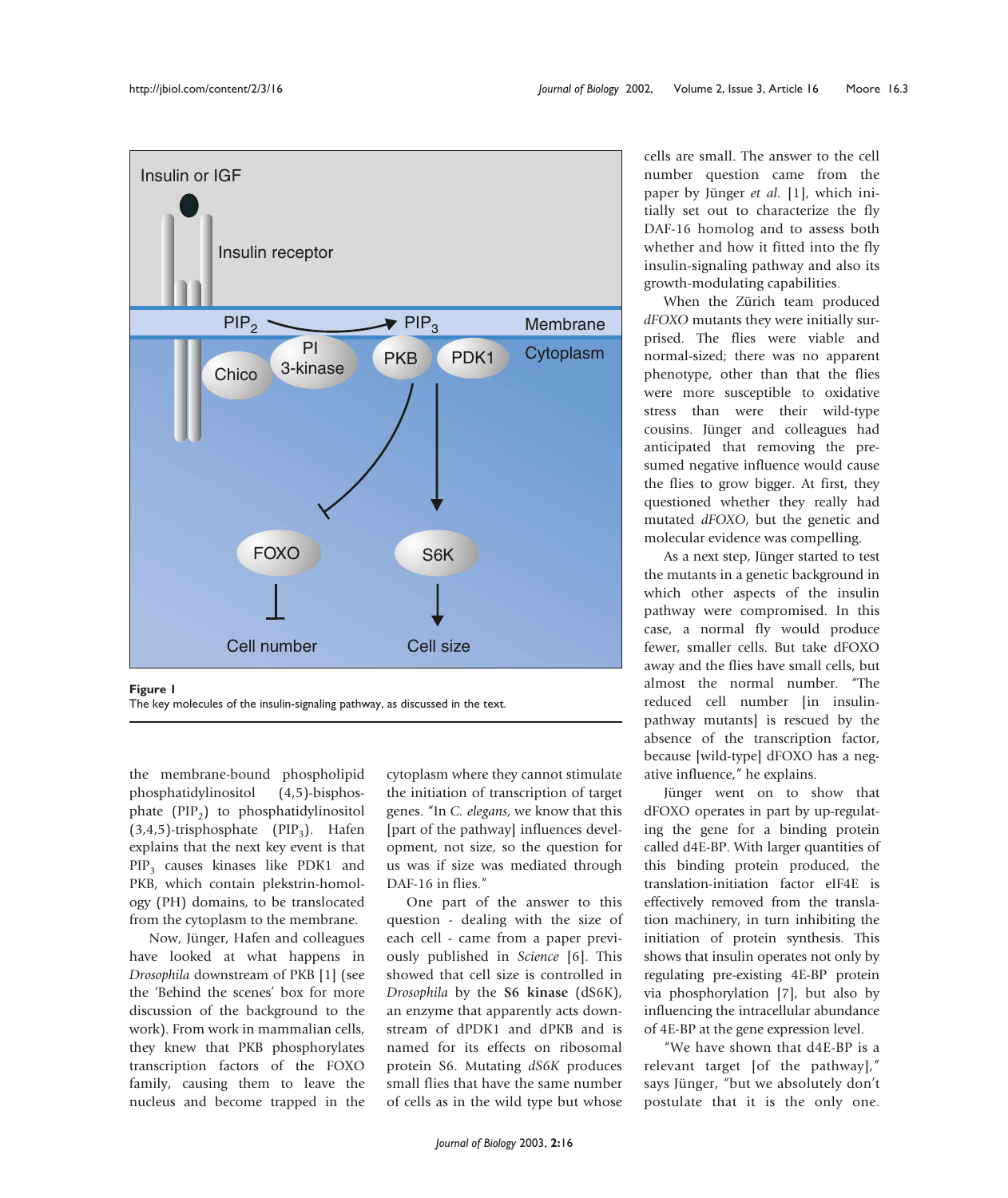## **Behind the scenes**

*Journal of Biology* asked Martin Jünger about how and why he set out to study *dFOXO* and its role in regulating growth.

#### **What prompted the work?**

Team members in the lab had a long-running interest in growth regulation and had performed extensive genetic screens for growth-affecting mutations. They had found many components of the insulin-signaling cascade, but did not find FOXO. As FOXO is such an established target in mammals and worms, it was an obvious issue to address.

My involvement started with my PhD thesis. I got my degree in biochemistry in Berlin and became interested in signal transduction during my diploma work. I moved to Ernst's lab for the beginning of my thesis to combine signal transduction and genetics.

## **How long did it take to do the experiments, and what was the team's reaction to the results?**

"In total it took about three years, although when I started in December 2000, several months work had already been invested by Michael Greenberg's team at Harvard. [When we saw the results] we were surprised and excited, mainly because of FOXO's double role, the absence of a growth phenotype and the effect within the mutant context - it was a very interesting project.

#### **What are the next steps?**

We will certainly follow up on some of the results, for example the oxidative stress issue and the control of cell proliferation. More extensive expression-profiling studies should help to clarify the molecular mechanisms underlying these effects. The rather small microarray experiment in our dFOXO paper was something of a sidetrack.

Personally, I will invest much of my time in studying the insulin pathway in cultured cells in more detail at the transcriptome and proteome level. We have a couple of exciting collaborations going on.

It's more like a 'proof-of-principle' experiment, showing that we can find physiologically relevant targets in our rather artificial cell culture system, where we stimulate *Drosophila* cultured cells with bovine insulin! But recent microarray studies (by Puig *et al*. [8] and Ramaswamy *et al*. [9]) suggest that FOXO proteins work by modulating the transcription of large sets of target genes."

The picture that emerges for *Drosophila* is that the insulin signaling pathway forks at PKB, with an S6K element controlling cell size, and a FOXO element taking charge of cell number (see Figure 1).

## **Related studies**

At the same time as the Jünger *et al.* paper [1] was published, two other groups were publishing findings that support the same idea. Robert Tjian and colleagues at the University of California, Berkeley, presented biochemical evidence that when insulin is applied, dFOXO is phosphorylated by dPKB, leading to it being retained in the cytoplasm and therefore not being capable of initiating transcription [8]. His group reports that "targeted expression of *dFOXO* in fly tissues regulates organ size by specifying cell number with no effect on cell size". Moreover, they also found and validated *d4E-BP* as a target gene. This nicely complements the findings of Jünger *et al.* [1].

On top of this, Tjian's group had another striking result. "We found that FOXO also regulates expression of the insulin receptor," says Tjian. "This means that in the absence of insulin, FOXO is produced. This not only limits growth, but it also up-regulates sensitivity for insulin. The system is now primed to look for lower concentrations of insulin."

A third study, by Jamie Kramer and colleagues at the Memorial University of Newfoundland, Canada, presents a slightly different picture. Kramer *et al.* [10] agree with Jünger *et al.* and Tjian's group that *dFOXO* is the fly homolog of *DAF-16* and *hFOXO* (see Table 1). But, in a key difference, Kramer *et al.* found that overexpression of *dFOXO* leads to reductions in both cell size and cell number. "We have seen this effect in both the eye and the wing of *Drosophila*," says Kramer. He believes that this difference between his results and those of the other groups is most likely to arrive from his use of overexpression analysis whereas Jünger used loss-offunction techniques.

"A general problem," agrees Jünger, "is that overexpression studies are prone to artefacts, because overexpressed proteins often start doing things which under normal, physiological protein concentrations they do not." Tjian agrees; "If I got results from overexpression experiments that differ from loss-of-function work I would be inclined to trust the loss-of-function study," he says. At the same time, Tjian points out that his team's findings also came from overexpression studies. He is now keen to study the exact differences in method between his own and Kramer's work to see if this sheds light on the differences.